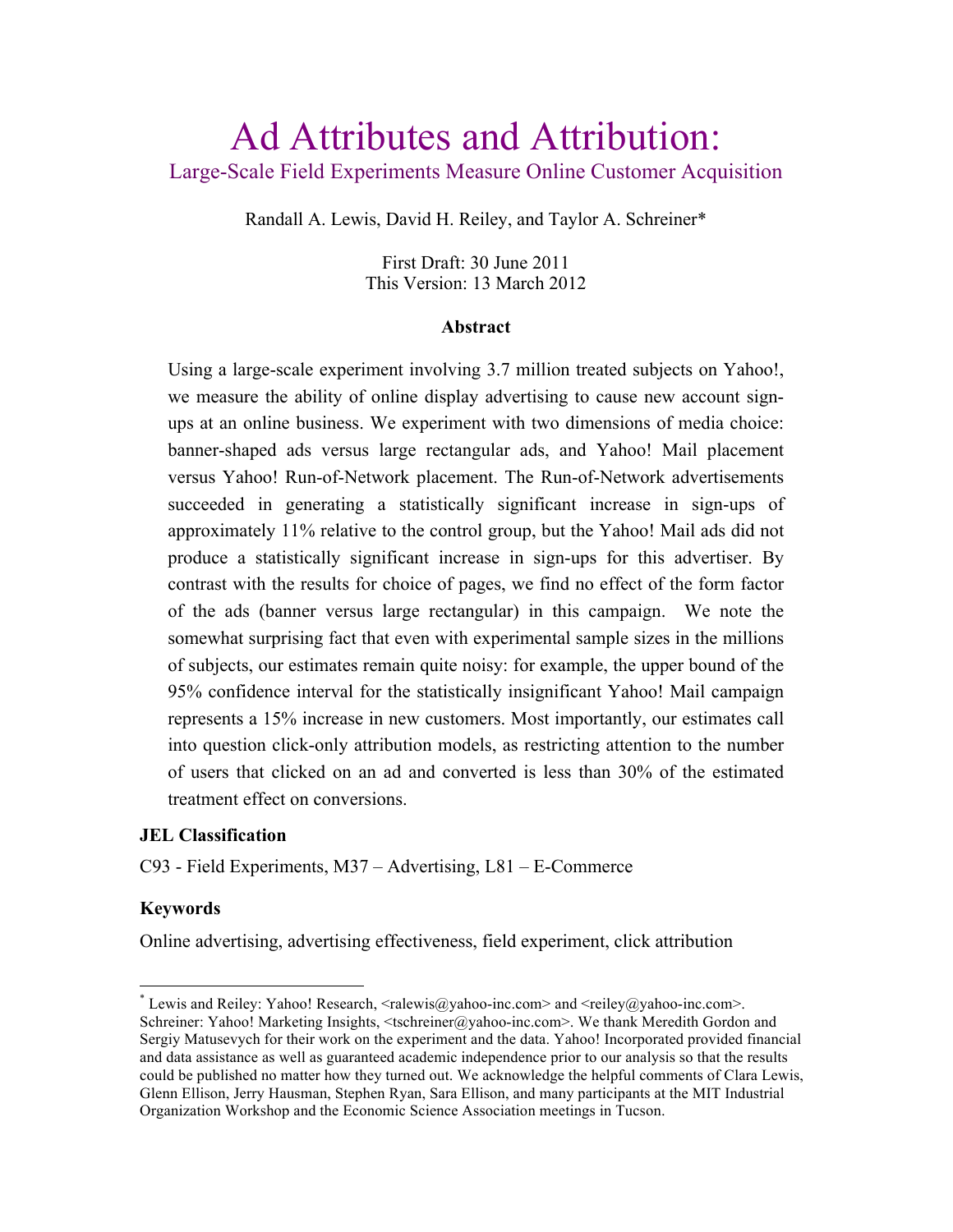### **I. Introduction**

Advertising is a frontier in measurement. Tens of billions of dollars are spent each year on information and persuasion in a variety of media formats, including email, sponsored search, display advertising, radio, and video. In 2009, advertisers spent \$22.7 billion online (IAB Internet Advertising Revenue Report 2009) with display ads accounting for 22% or \$5.1 billion. In spite of the large scale of these advertising expenditures, little is known about the effectiveness of these dollars. Few studies have gone beyond "the click" to assess the effects of ads on concrete objectives such as sales or new accounts. We address this issue by running a large-scale, randomized controlled experiment tracking ad exposures and outcomes at the individual level.

The experiment randomly assigned each Yahoo! visitor into a treatment or control group. The treatment group was further divided into four subgroups to examine the impact of two different ad formats on the page and two different placements on Yahoo! websites. The two different ad formats were banner ("north") versus large rectangular (LREC) ad units. These ads were served either on Yahoo! Mail or as Yahoo! Run-of-Network, which is a portfolio of available inventory across many of Yahoo!'s various subdomains (including Yahoo! Mail). In total, 3.7 million treatment-group members were shown 67 million online display ads for an online business.<sup>1</sup> These ads represented approximately 5% of contemporaneous online advertising expenditure by the company. The ads were targeted at the top 10% of scorers in a standard click-targeting model. From this target group of users, 52% were randomly chosen as a control group and deliberately excluded from seeing the ads. The remaining qualified users were randomly split between the four treatment subgroups, totaling 3.7 million Yahoo! visitors exposed to the ad campaign for this advertiser. The objective was to quantify the causal effect of the ads on new account sign-ups and identify how to reach the most responsive users.

The Run-of-Network ads generated statistically significant increases in sign-ups relative to the control group, approximately 10% for both North and LREC ads. However, the ads shown on Yahoo! Mail did not produce a statistically significant increase in sign-ups. Despite being derived using millions of subjects, this estimate is

 $1$ . This company, which prefers not to be identified, was advertising to generate new accounts for a service with the potential for repeated billing.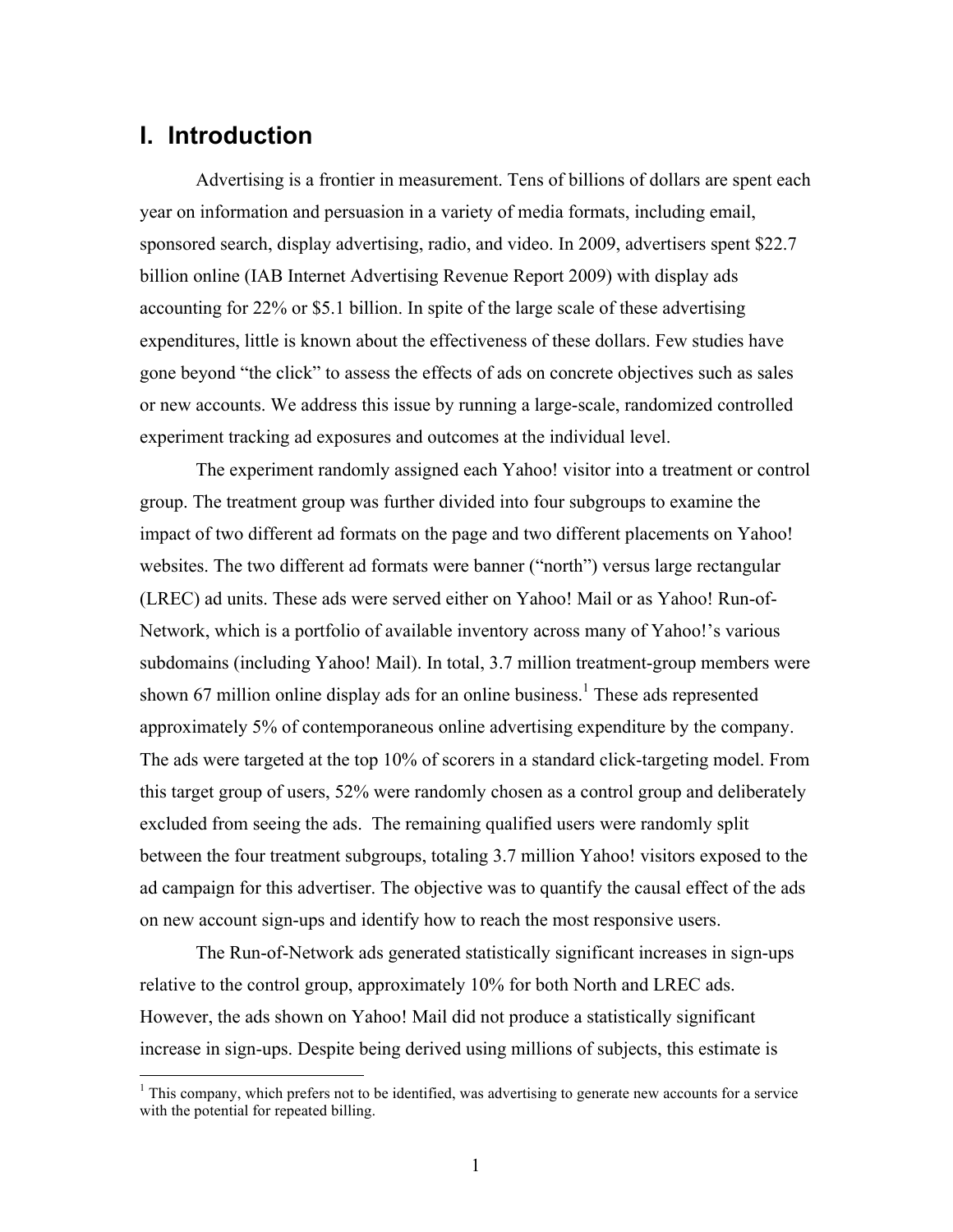quite noisy, with the upper bound of the 95% confidence interval estimate being a 15% increase in new customers.

Most importantly, if we had followed a standard industry practice and assumed all conversions due to the ads must have involved a click on one of the ads, we would have missed at least 70% of the causal effect of the ads. In other words, at least 70% of the increased sign-ups came from users who saw but did not click on the ads. Accordingly, click-based attribution models, which fail to account for these "view-through" conversions, would significantly understate the effects of the ads and should be regarded with caution. This contributes significantly to the debate about "attribution" in the online-advertising industry, involving various attempts to determine each publisher's contribution when a user decides to make a purchase. A typical attribution model is the last-click model, in which the ad last clicked before a conversion gets "credit" for that conversion. Proposed replacements for last-click attribution involve different weights for various classes of online media events (views, clicks, etc.), such as Engagement Mapping, created by the Microsoft subsidiary, Atlas (2008). However, the media-event weighting assumptions upon which these models rely have not been scientifically validated and are not universally agreed upon by advertisers and publishers. Publishers seek credit for delivering the advertiser's message to their website visitors while advertisers want to ensure that their advertising works.

This paper contributes to the literature using randomized trials to assess the effectiveness of advertising. Zielske (1959) pioneered the use of field experiments to examine the effects of advertising, mailing print advertisements to potential customers and measuring the impact of the ads over time on consumer recall. Several advertising experiments run by Eastlack and Rao (1989) explored outdoor, print, radio, and television ads from 1975 to 1977 with the Campbell Soup Company. Other experiments have examined the influence of direct-mail advertising on consumer purchases, including Simester, Sun, and Tsitsiklis (2006) and Anderson and Simester (2008) for mail-order catalogs, and Bertrand *et al.* (2009) for short-term loans.

Abraham and Lodish (1990) and Lodish, et al. (1995a,b) pioneered experimental measurements of television advertising in the 1980s by exogenously varying cable television subscribers' exposure to ads for consumer packaged goods. Each experiment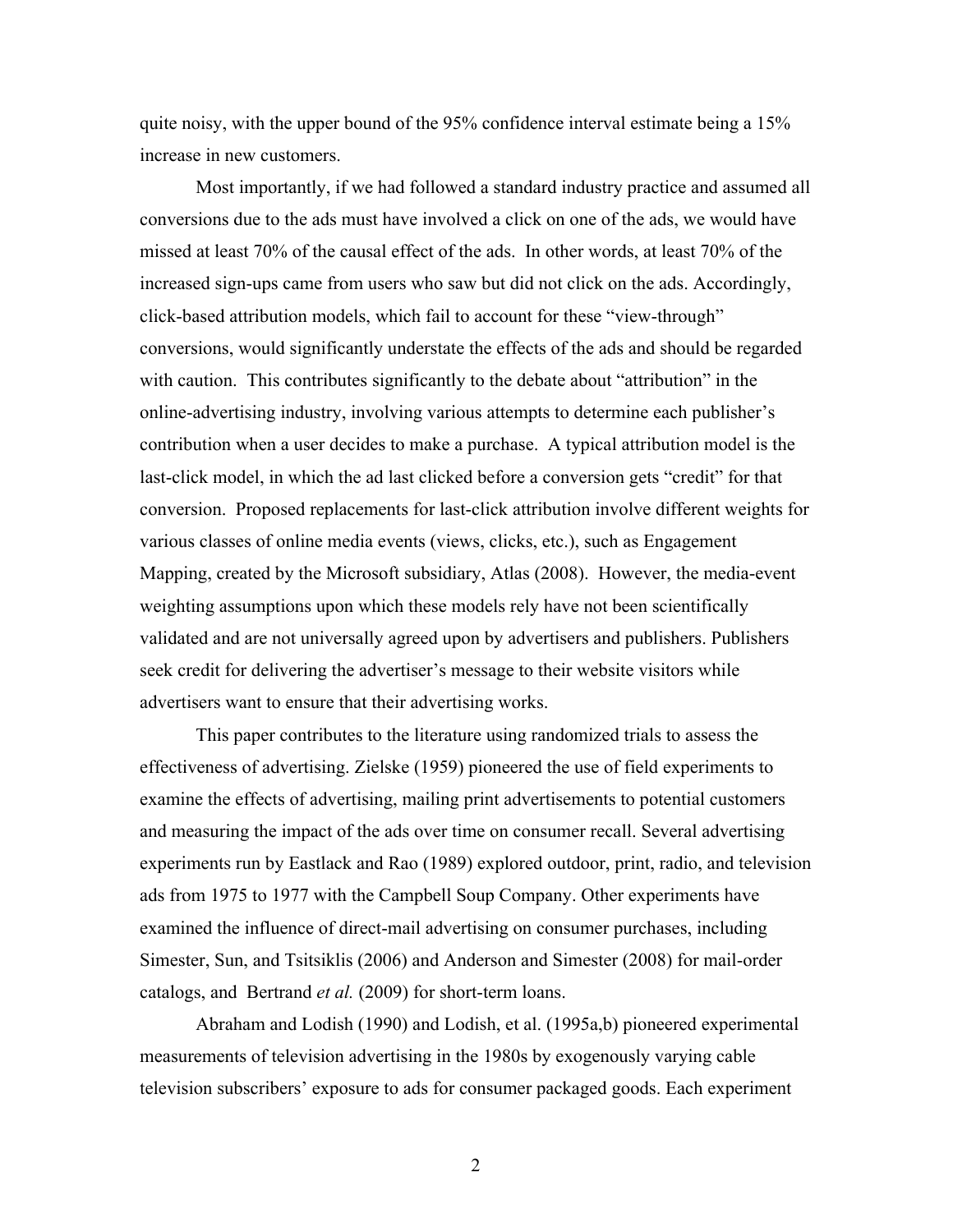tracked 3,000 households per market in several markets, matching ad exposure and purchases at the individual level, using television set-top boxes and supermarket scanners. Their meta-analyses found aggregate evidence of the effectiveness of television advertising across a large number of advertising campaigns. A recent update on this branch of research by Hu, Lodish, and Krieger (2007) confirms the earlier metaanalyses. However, this research also shows that sample sizes of 3,000 were too small to be able to give precise estimates of the effects of each individual advertising campaign: their threshold for a successful campaign was a one-tailed hypothesis test at the 20% level of significance. Our research scales up their sample sizes by several orders of magnitude, providing increased precision.

Most previous research specific to *online* advertising has mostly been unable to tie advertising exposure to actual consumer transactions. Danaher and Mullarkey (2003) studied recall of online advertising in a laboratory experiment, while Chiou and Tucker (2010) studied the effects of search advertising for pharmaceuticals on consumer choices to search for health treatments.

Our own recent work has studied the impact on consumer purchases of online advertising placed by retailers. Lewis and Reiley (2011b) found that the majority of the online advertising effect for a major offline retailer came through their offline storefront. Further, most of this effect could be attributed to the large share of customers who viewed the ad but chose not to click. Lewis and Reiley (2011a) further analyzed the experiment with the nationwide retailer and found that 40% of the impact of the online advertising comes from the 5% of customers who were aged 65 and older. These results came from studying the existing customers of a retail advertiser; by contrast, the present experiment involves studying the acquisition of new customers.

This paper demonstrates that the technological advances of online advertising can facilitate accurate measurements of the marginal effectiveness of advertising. In particular, randomized controlled experimentation is a viable method for ad campaign evaluation and cost-effective targeting improvements. Using these tools, advertisers can identify subpopulations where the ads had the largest marginal effect and only deliver ads to those who are influenced enough to recoup the advertising expenses through increased profits. We also show that with sample sizes in the millions of experimental subjects, we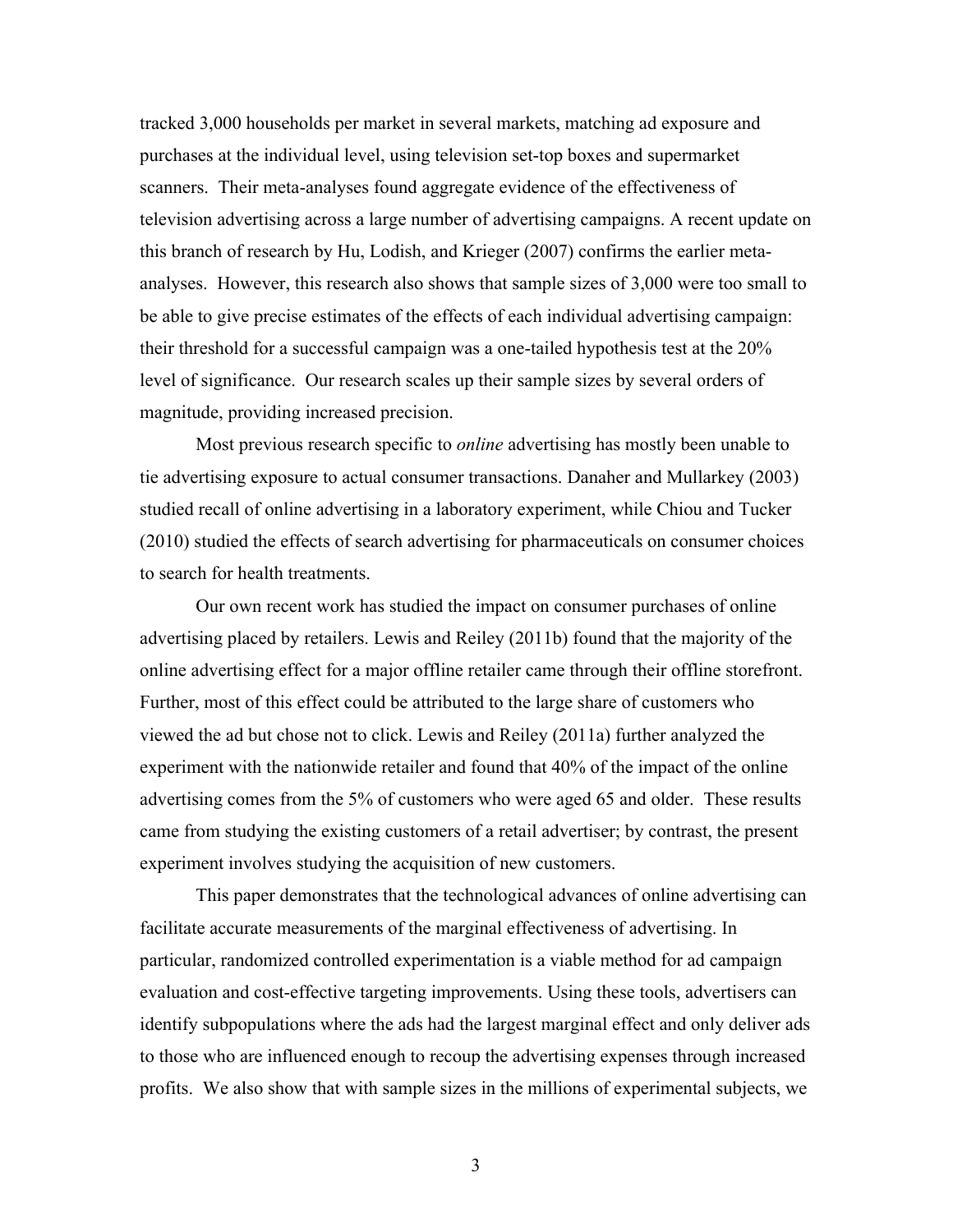are just on the frontier of being able to measure economically relevant effects of advertising. In our concluding remarks, we discuss improvements in experimental design and data gathering that will improve statistical precision in future experiments.

The remainder of the paper proceeds with an overview of the experiment in section II, a description of the data gathered and used in the experiment in section **Error! Reference source not found.**, the analysis and results of the experiment in section **Error! Reference source not found.**, and concluding remarks in section V.

### **II. Experiment Overview**

We carried out an experiment to assess the effectiveness of online display advertising at attracting new accounts for an online business. The experiment consisted of showing online display advertisements on Yahoo! and then tracking the Yahoo! visitors who signed up for a new account at the advertiser's website. We study a company that does most of its business online and expects a majority of the advertising impact to come through the traceable online channel.

The ads were shown on Yahoo! either as large rectangular units (LREC, 300x250 pixels) or as banner ads (728x90 pixels). Examples of these ad dimensions and placement for AT&T (not the advertiser in our experiment) can be seen in Figure 1. In this Yahoo! Tech page, we see both a banner ad across the top of the page and a complementary LREC ad near the bottom of the page. The ad impressions for this experiment, by contrast, involved just one advertisement per page (either a banner or an LREC).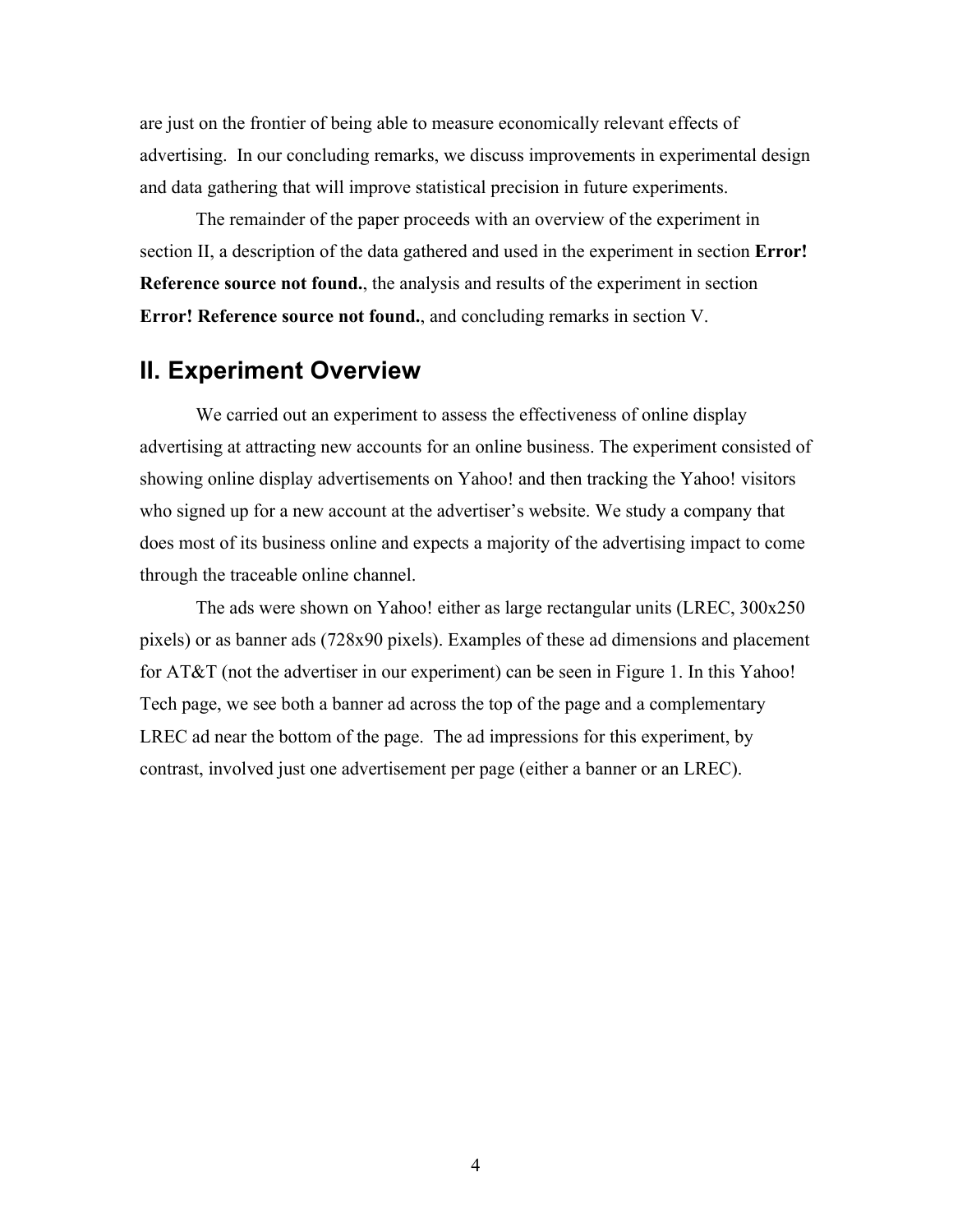

**Figure 1 - Yahoo! Run-of-Network (Yahoo! Tech) Banner and LREC**

The experiment used a browser cookie<sup>2</sup> to randomly assign each visitor to Yahoo! to either the treatment group (who could see the ads) or to the control group (designated as ineligible to see this advertiser's campaign, they instead saw ads from other advertisers). In addition, the ad server was programmed to show ads only to a targeted subpopulation: the top  $10\%$  scoring visitors<sup>3</sup> in a standard Yahoo! click-targeting model. Then, during the experiment, treatment group visitors were collectively shown 67.4 million ad impressions for this advertiser during their visits to Yahoo! Fifty-two percent of the targeted population was assigned to the control, leaving the remaining 48% to be

 $2$  A browser cookie is a piece of data stored in the user's web browser that helps online services customize a user's browsing experience. Each time a user visits a Yahoo webpage, Yahoo checks to see whether a Yahoo browser cookie identification number is stored in the user's web browser. If the user does not already have a number stored in a browser cookie, Yahoo issues a new identification number and stores it in that user's web browser. Approximately 146 million unique users visit Yahoo each month (comScore 2008), and each has a unique, randomly assigned, number. We use this number to select randomized treatment and control groups. Note that cookie "churn" (deletion of cookies by users) is approximately 30% per month for recently generated cookies and 10% for long-lived cookies. This churn will tend to attenuate our estimated effects, because it will reshuffle some users across treatment and control groups during the experiment if they delete their cookies and receive a new Yahoo! cookie the next time they visit.

<sup>&</sup>lt;sup>3</sup> The top 10% of scores for Yahoo! visitors is restricted to "scoreable" users—visitors for whom we had enough data to compute the "custom" click-targeting model, a targeting service offered by Yahoo!. Hence, these ads were eligible to be shown to less than 10% of all Yahoo! visitors.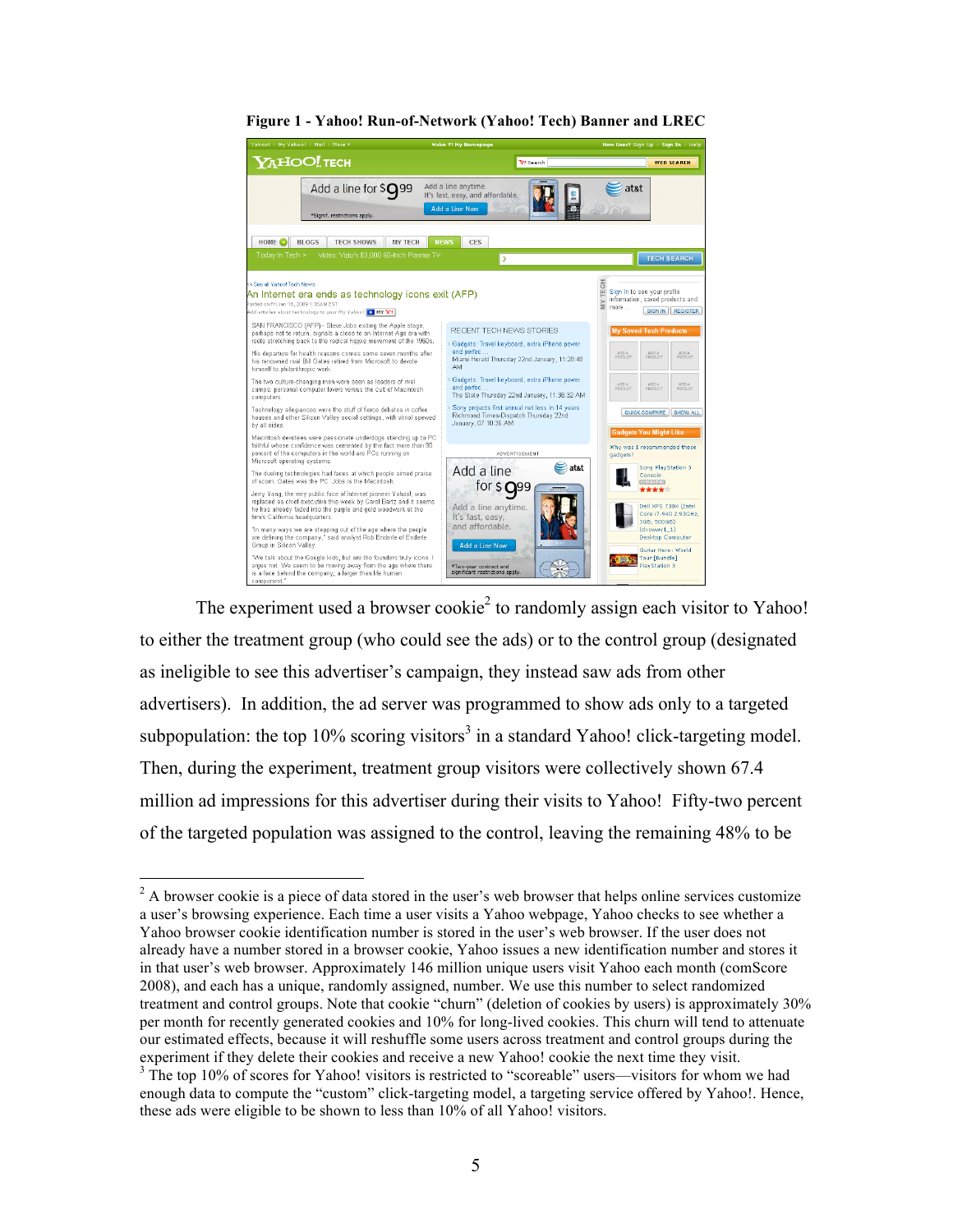treated with ads. This group was broken into four equally-sized treatments (12% each): Yahoo! Mail LREC ads, Yahoo! Mail banner ads, Yahoo! Run-of-Network LREC ads, and Yahoo! Run-of-Network banner ads. While Mail advertising takes place exclusively on the mail.yahoo.com subdomain, Run-of-Network ads are delivered to a variety of subdomains (mail.yahoo.com, news.yahoo.com, tech.yahoo.com, autos.yahoo.com, etc.).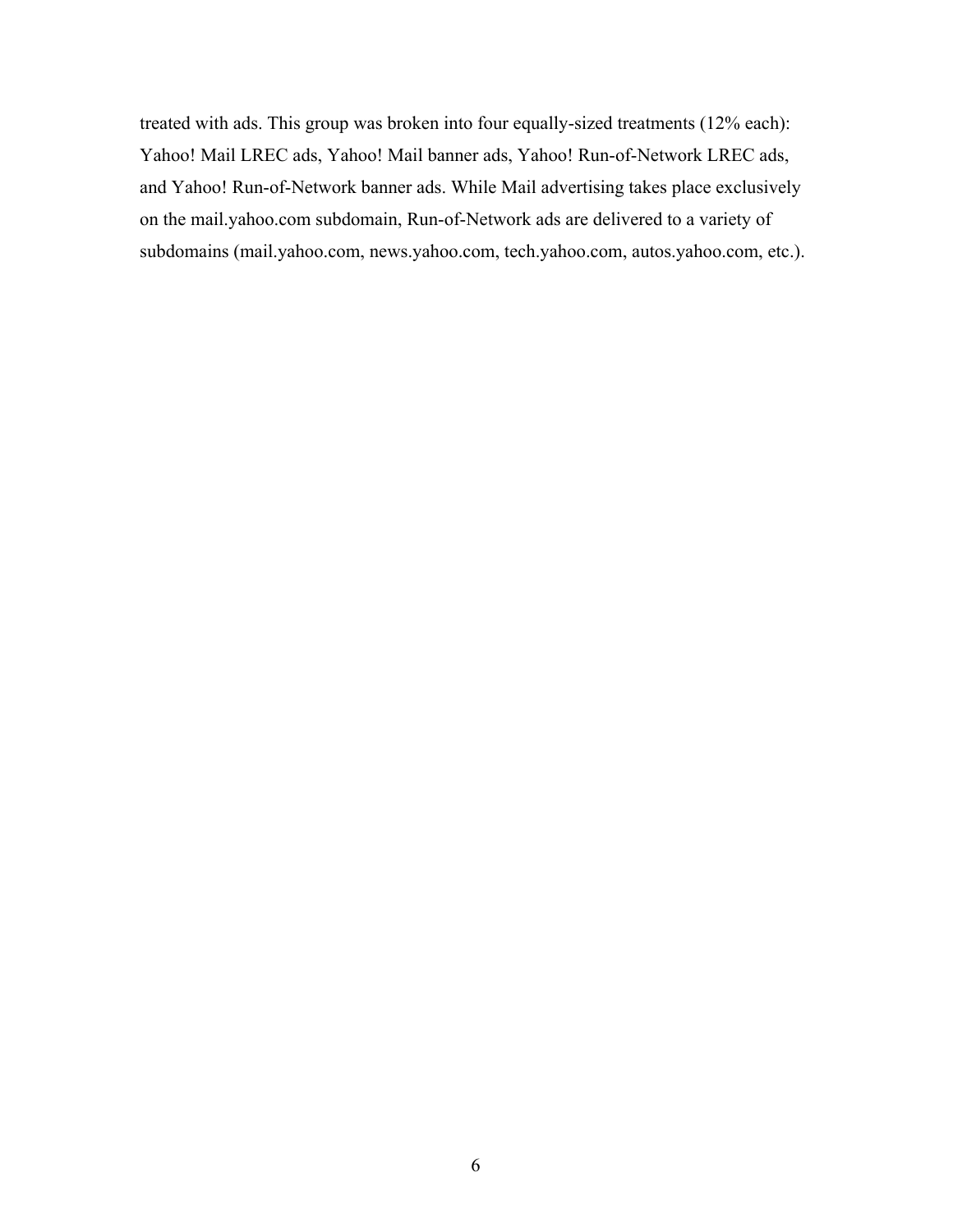Figure 2 illustrates this experimental design, with an initial random assignment of the entire Yahoo! population, a subset of that population qualified to see those ads, and a smaller subset who happened to browse the appropriate pages at the appropriate time to receive delivery of the ads. Differences between the control and treatment groups represent the impact of the display ads on users' behavior—differences between controlgroup users who "would have seen ads" if they had been in the treatment group, versus treatment-group users who actually "saw ads." Since we do not have eye-tracking capability, we do not know who literally *saw* the ads but use the word "saw" as shorthand for the event that we delivered an ad to a given user; note that these are the relevant users to the advertiser, since the advertisers pays a fee for each delivered impression. Note also that technological limitations prevented us from recording which individual controlgroup users would have seen the ads for this campaign, so instead of being able to restrict attention to the treatment effect on the treated (the segment of users on the right of the diagram), we must content ourselves with studying the entire Yahoo! user population (the entire set of users in the figure).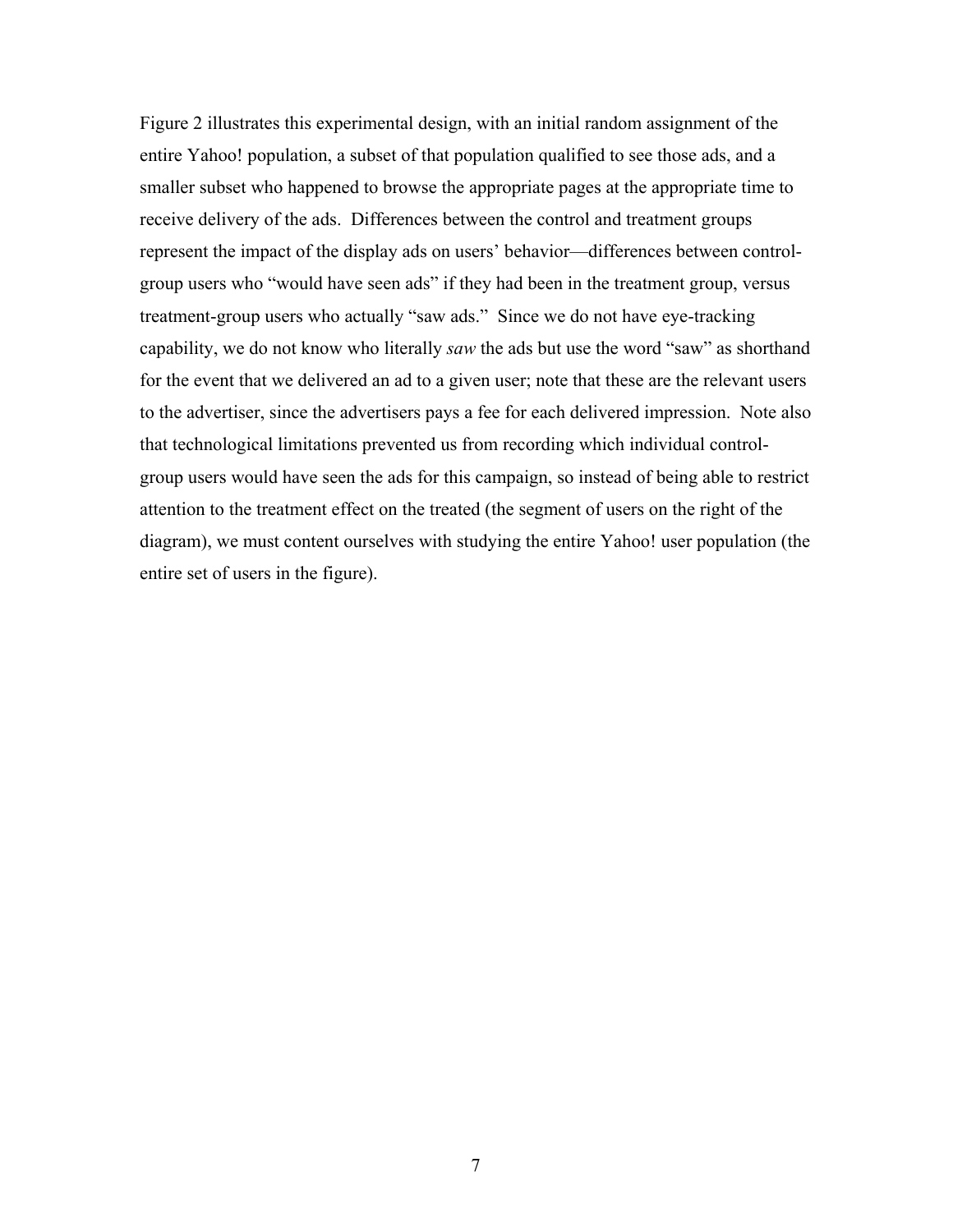| 52%                      | <b>Untargeted</b> | <b>Targeted</b><br><b>Saw No Ads</b> | <b>Would</b><br><b>Have</b><br><b>Seen Ads</b> |  |
|--------------------------|-------------------|--------------------------------------|------------------------------------------------|--|
| 12%<br>12%<br>12%<br>12% | <b>Untargeted</b> | <b>Targeted</b><br><b>Saw No Ads</b> | <b>Saw</b><br><b>Ads</b>                       |  |

**Figure 2 - Treatment and Control: Randomizing the Browser Cookies of the Yahoo! Population**

The scale of this campaign is typical for display ad campaigns shown on Yahoo!. However, we note that these ads only represented approximately 5% of the advertiser's expenditure on online advertising during this period. As such, we measure the marginal impact of each of these four advertising strategies, given the users' contemporaneous exposure to other ads purchased with the other 95% of the advertiser's budget (which, through randomization, should be equivalent across treatment and control).

### **III. Data Description**

Basic statistics from the experiment are presented in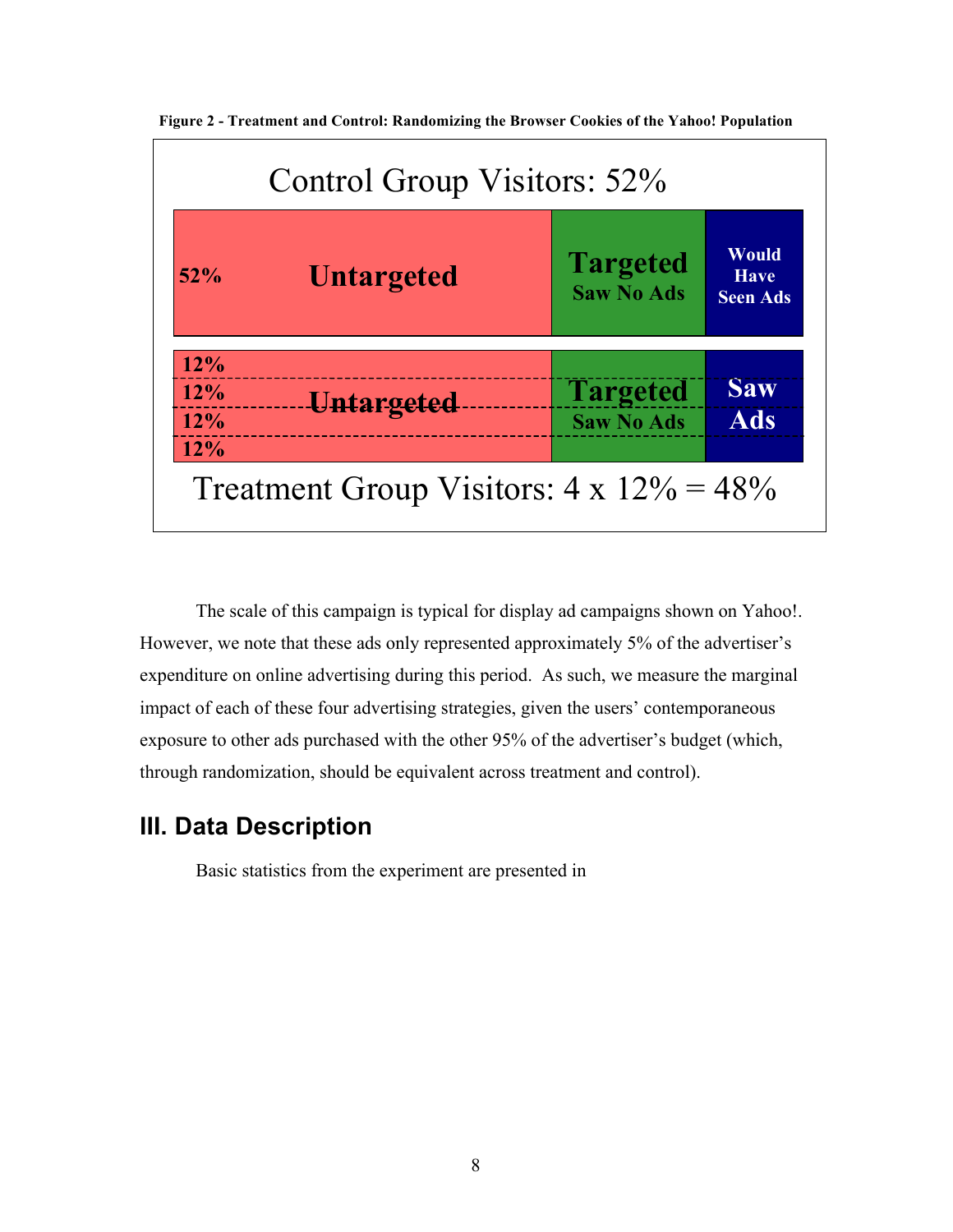Table 1. A total of 3.7 million visitors, divided into four equal-sized treatment groups, received 67.4 million ads over six consecutive weeks during January and February 2008.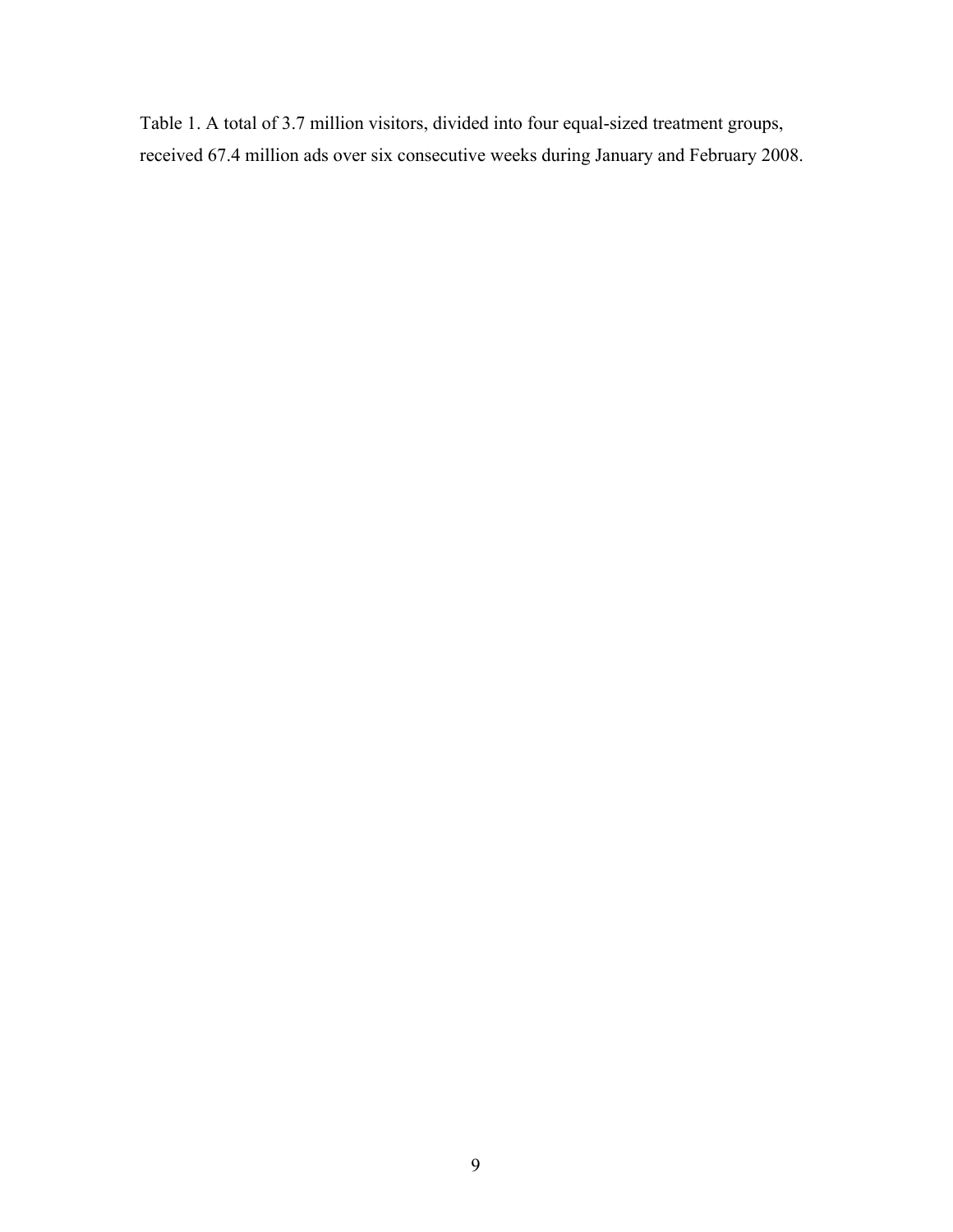| Location                                                 | Yahoo! Mail | Yahoo! Mail | Yahoo! Run- | Yahoo! Run-of- |  |
|----------------------------------------------------------|-------------|-------------|-------------|----------------|--|
|                                                          |             |             | of-Network  | <b>Network</b> |  |
| Media                                                    | <b>LREC</b> | Banner      | <b>LREC</b> | Banner         |  |
| Number of Impressions                                    | 6,613,761   | 21,506,041  | 9,169,441   | 30,099,923     |  |
| Number of Viewers                                        | 794,332     | 748,730     | 1,080,250   | 1,101,638      |  |
| Avg. Impressions                                         | 8.3         | 28.7        | 8.5         | 27.3           |  |
| Number of Clicks                                         | 1,965       | 6,171       | 3,992       | 10,560         |  |
| Number of Sign-ups                                       | 867         | 762         | 1,254       | 1,304          |  |
| Num. of Clicker Sign-ups                                 | 13          | 16<br>17    |             | 36             |  |
| Click-Through Rate (CTR)<br>$=$ # Clicks / # Impressions | 0.030%      | 0.029%      | $0.044\%$   | 0.035%         |  |
| Clickers/Viewers                                         | 0.222%      | 0.715%      | 0.329%      | 0.810%         |  |
| Sign-up Rate                                             | 0.109%      | $0.102\%$   | 0.116%      | 0.118%         |  |

**Table 1 – Treated Individuals Data Summary**

Average impressions and click rates differed across media and location. However, the differences in website characteristics and advertising format would lead each of the four combinations of media and location to expose somewhat different populations. For example, the Mail ads would not reach users who did not check their Yahoo! Mail accounts during the relevant period, and the LREC ads would have reached relatively more users who tended to browse the types of Yahoo! pages containing LREC rather than banner ads.<sup>4</sup> Therefore, the four samples of exposed users are not equivalent populations; because they have different browsing behavior, we should also expect them to have different baseline propensities to sign up for new accounts with the advertiser.<sup>5</sup> We therefore make comparisons between the superset populations of Yahoo! browser cookies who could have been exposed to the campaigns, rather than between the subpopulations who were actually exposed. In particular, we do not know how much of the difference

<sup>&</sup>lt;sup>4</sup> Unlike the illustration in Figure 1, many Yahoo! pages contain only one or the other of these two ad types. Different layout decisions are made by different property managers.

 $5$  See Lewis and Reiley 2011b for concrete measurements of spurious correlation between advertising exposure and purchase behavior.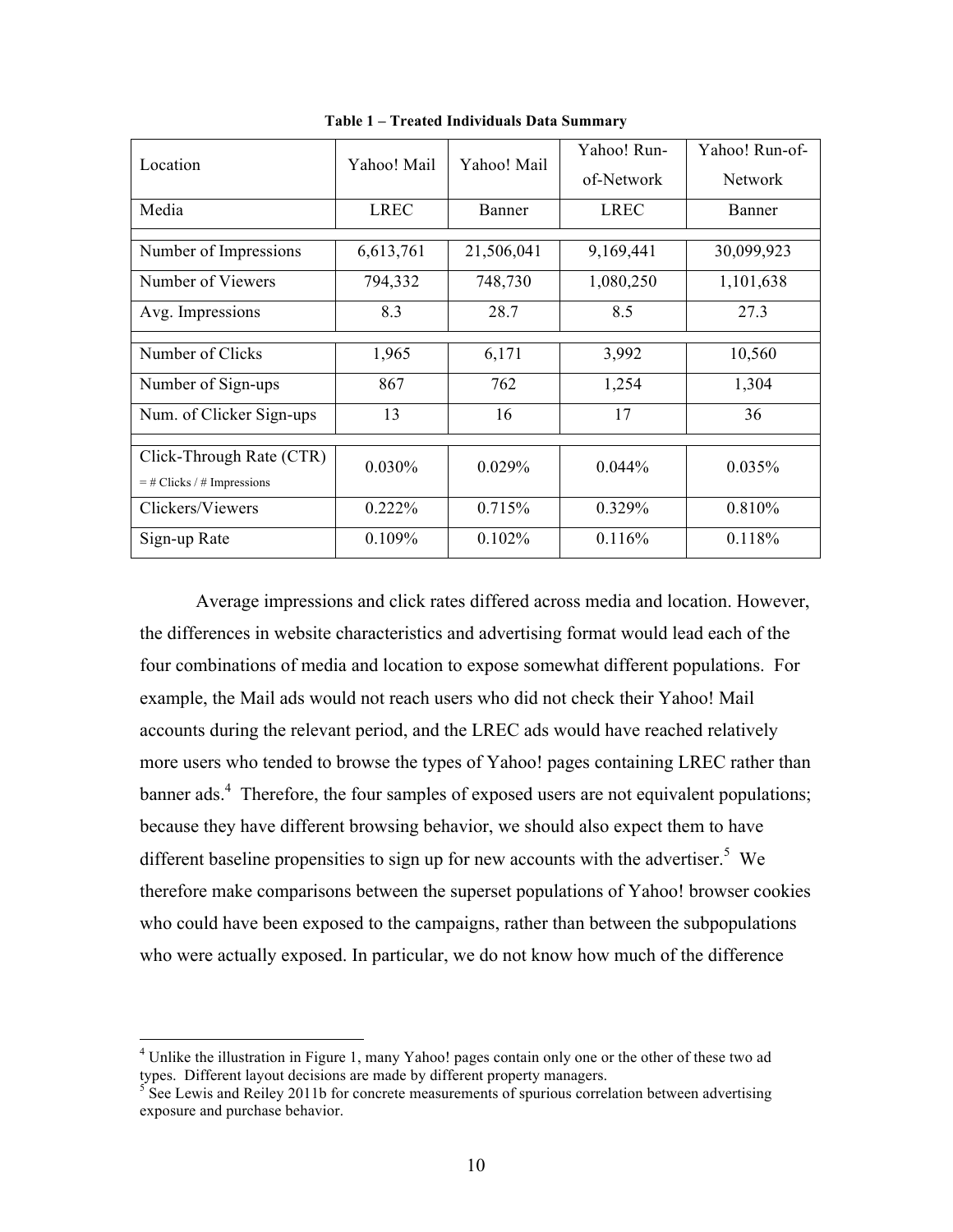between the Mail and Run-of-Network campaigns to attribute to the differences in ad format, differences in webpage, or differences in frequency of impressions.

Users who received at least one ad in the first treatment group (Mail/LREC), received an average of 8.3 ad impressions from this campaign. We find that 0.222% of those users clicked at least once ("clicker rate"), while the sign-up rate for this group was 0.109%. The corresponding sample for the second treatment group (Mail/Banner) saw an average of 28.7 ads per person, with 0.715% clicking at least one ad and 0.102% signing up for a new account with the advertiser.

Users exposed in the third treatment group (Run-of-Network/LREC) saw an average of 8.5 impressions per person, with a clicker rate of 0.329% and a sign-up rate of 0.116%. Finally, users who saw ads in the fourth treatment group (Run-of-Network/Banner) saw an average of 27.3 impressions per person, with a clicker rate of 0.810% and a sign-up rate of 0.118%.

These descriptive statistics suggest some insights about the efficacy and the characteristics of the ads. We observe higher frequency per user with the Banner ads relative to the LRECs, as well as a higher propensity to click. Greater frequency might encourage a higher tendency to notice and engage with the ad. However, diminishing returns could easily set in by the  $20<sup>th</sup>$  impression, by which point many users might have already noticed the ad and experienced the vast majority of its potential impact on them. This is reflected in the fact that the higher clicker rates are not matched by correspondingly higher sign-up rates for the Banner treatment groups. Of course, these data are suggestive rather than causal, because as noted above, the populations receiving the ads in the different treatments could easily differ in their baseline clicking or sign-up behavior. We refer the user interested in the effects of frequency to Lewis (2010), who exploits a clean natural experiment to understand the causal effects of additional impressions, measuring the extent of diminishing returns across a variety of online ad campaigns, finding the "ad fatigue" or "wear out" to be relatively small for a large number of online advertising campaigns.

One striking observation is the remarkably small count of users who both clicked on ads and signed up for accounts. For each of the ad campaigns, thousands of individuals clicked on the ads, while fewer than 40 of those clickers signed up for a new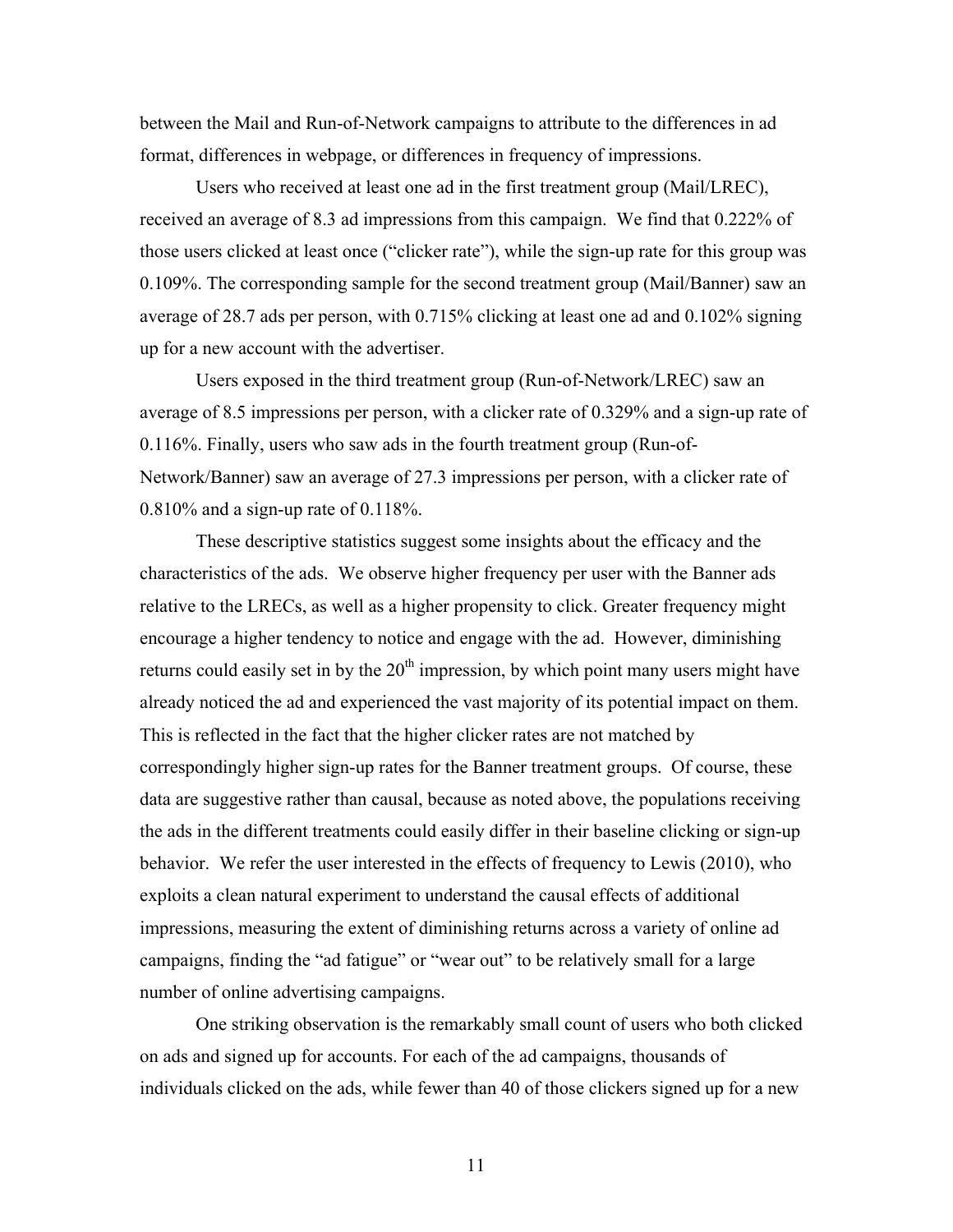account with the advertiser.<sup>6</sup> Since clickers account for less than 1% of exposed visitors, we are also quite interested in the number of non-clicking ad viewers who were influenced to sign up for a new account. We measure the impact on both clickers *and* viewers by using our randomized experiment, which provides a proper control group to compare with the treatment groups.

In order to identify the proper control, we use the pre-experiment random assignment of all Yahoo! visitors. Recall, as depicted in

<sup>&</sup>lt;sup>6</sup> Note that we do not know how many clickers who signed up would have signed up anyway in the absence of the ads. Since clicks are endogenous (i.e. we cannot force a click in this experiment), we are left with serious selection problems in any causal inference we might like to make about clickers. In particular, it is impossible to construct a control group to measure how many clickers would have signed up had they not been given the opportunity to see or click on the ad.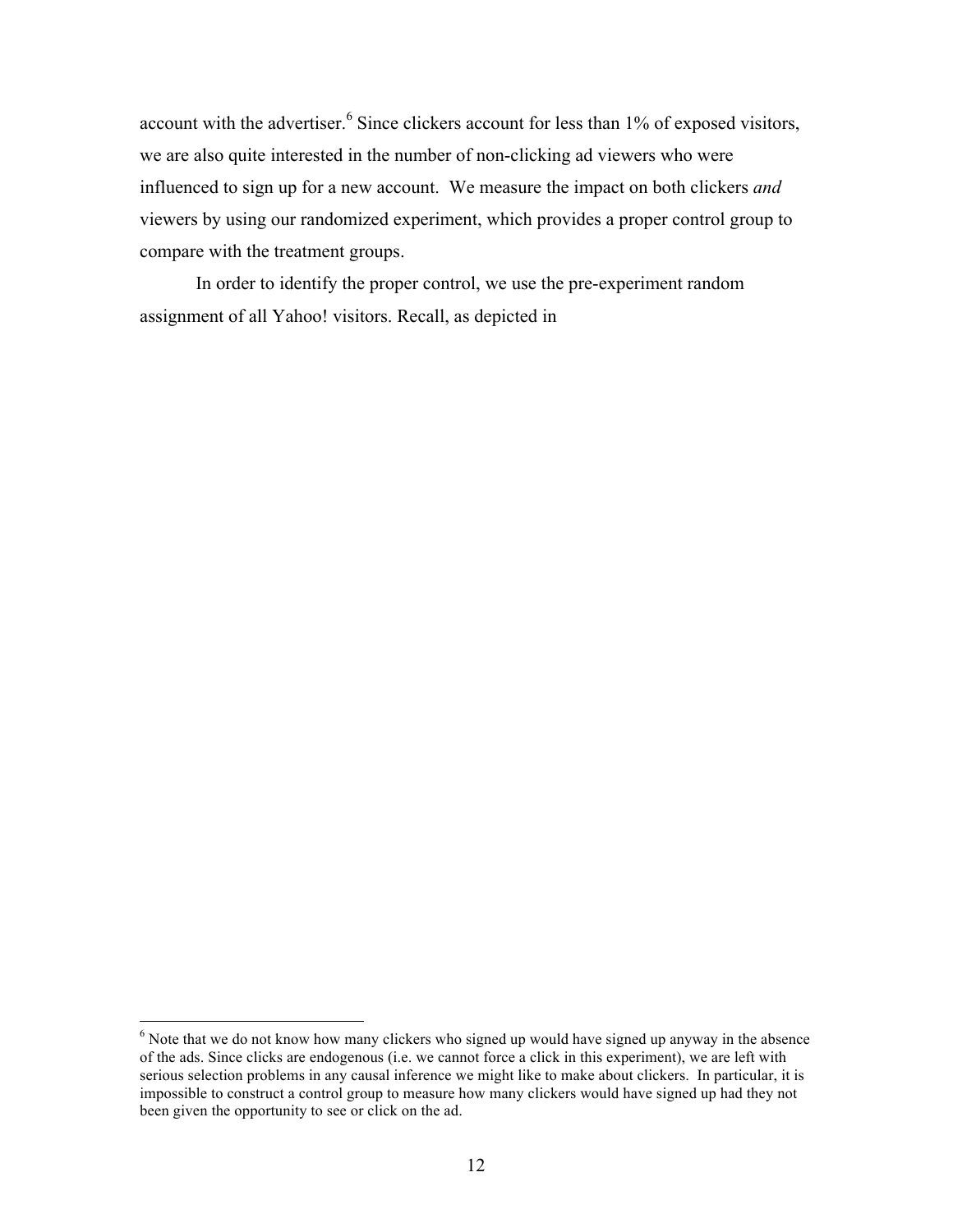Figure 2, that while every visitor was assigned to the treatment or control group, only the top 10% of scorers in the targeting model were eligible to be shown the ads. Recall that we were unable to mark the subset of control users who would have seen the ads had they been in the treatment group. We therefore track the entire population of Yahoo! visitors who signed up for an account on the business's website, comparing the entire treatment and control groups regardless of whether those users saw or were even qualified for the targeting of these ads. Using the sign-up counts for all Yahoo! browser cookies during the six-week campaign, we arrive at a valid experimental comparison. The comparison contains an unfortunate amount of statistical noise from the users who never could have seen the ads on Yahoo!, as our treatment effect will be the "needle" displayed on the right hand side of Figure 3, representing the "haystack" of all sign-ups. Fortunately, our sample sizes are large enough to give us some statistical power despite the technological limitations on recording data on counterfactual ad views in the control group.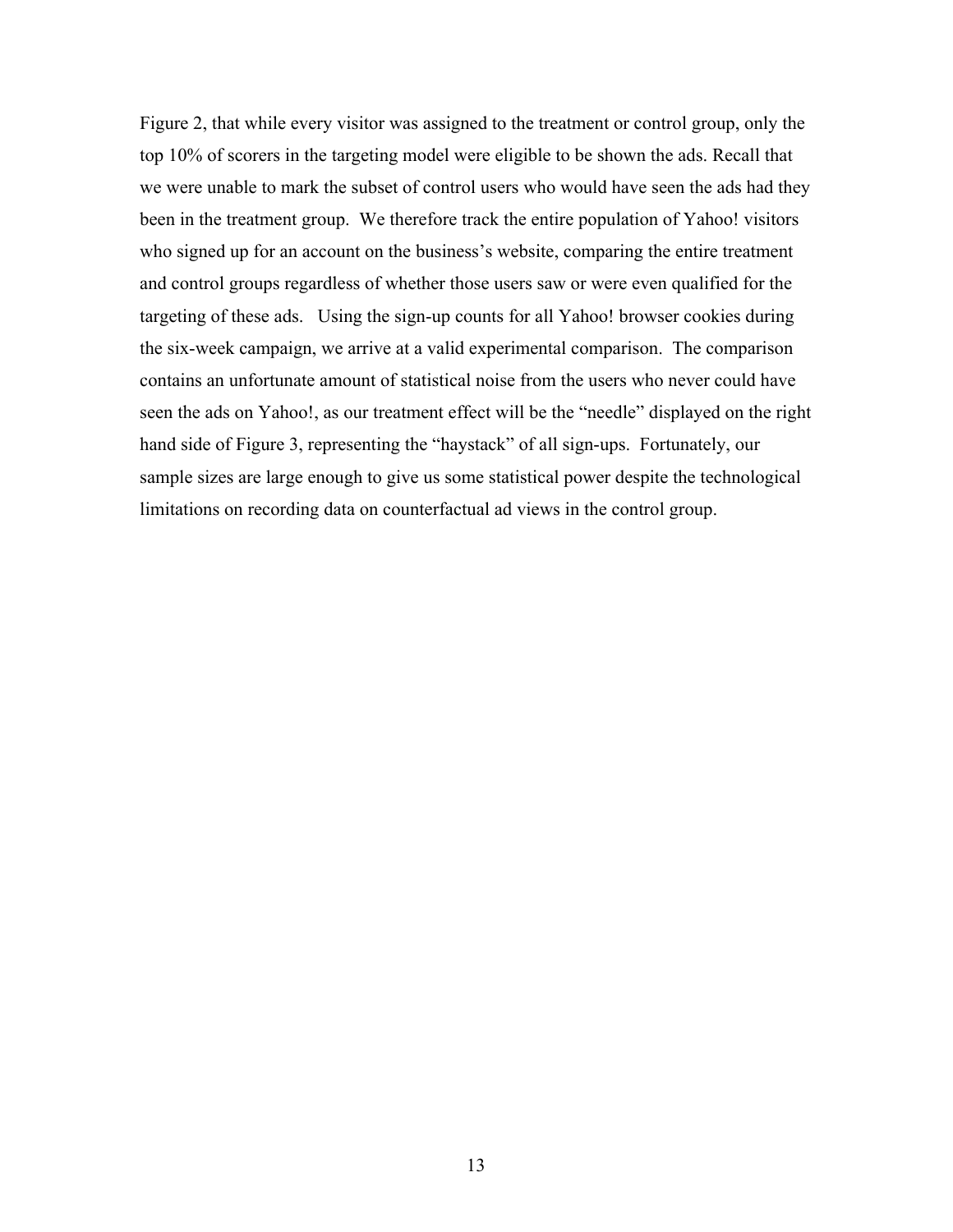

**Figure 3 - Treatment and Control: All New Account Sign-ups on Online Business's Website**

# **IV. Experimental Results**

Given the experiment, our statistical analysis is straightforward. Recall that we tracked the number of new account sign-ups over six weeks for the treatment and control groups. Since the fraction of the population that signed up for these accounts is small (a mere 0.112% of those treated), we choose to approximate our count data as a Poisson random variable. That is, we assume a constant probability per unit time of observing a new account sign-up with the advertiser, and we allow this probability to vary by experimental treatment group. This simplifies the computation of standard errors; in order to compute standard errors for the total count of new-account conversions, we simply take the square root of that count.<sup>7</sup> Further, since our counts of roughly 20,000

 $<sup>7</sup>$  An alternative specification would be to assume a binomial distribution for the number of counts, based</sup> on the number of exposed users as the potential number of conversions *N*. Of course, for small *p* and large *N*, as in this situation, the binomial and Poisson distributions are approximately equivalent.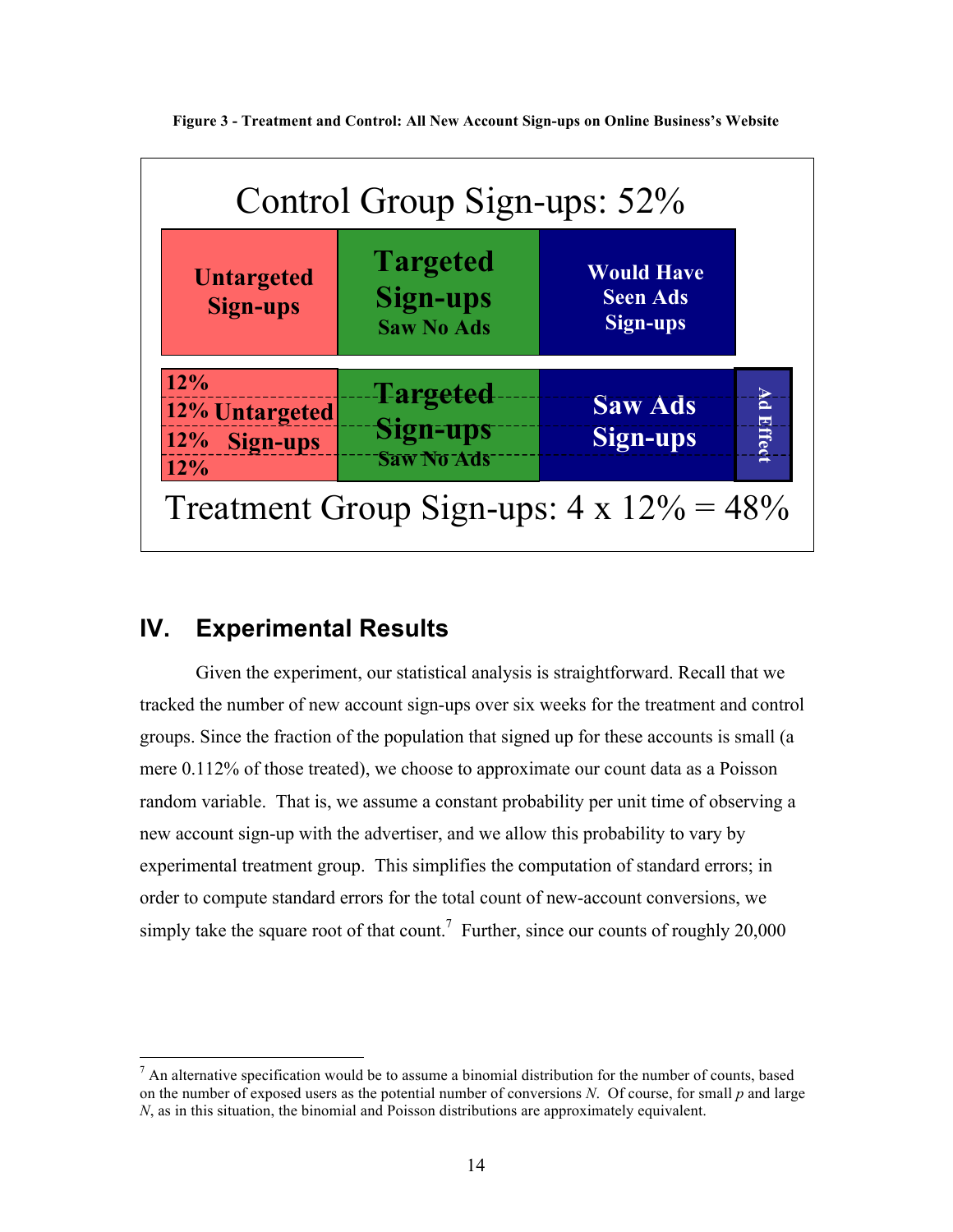

**Figure 4 - All Four Treatments versus Scaled Control** 

for the treatment and control groups are quite large, the Poisson approximation is approximately Gaussian, allowing for standard normal-distribution-based inference.<sup>8,9</sup>

The experimental outcomes are presented for reference in Figure 4 with 90% confidence intervals, as well as in Table 2. In total, over the six-week advertising campaign, 20,497 control group individuals (within 52% of the population) and 19,196 treatment group individuals (within 48% of the population) signed up for an account on the business's website.

First, the aggregate effect of the advertising is the simple difference between the sum of the sign-ups for the four treatments and a scaled (48/52) count of the control group's sign-ups (that is, counts per 48% of the total population studied). This effect is

<sup>&</sup>lt;sup>8</sup> The Poisson model implies that the sampling variance equals the mean for the number of counts. When we compute the variance via another method, we find a lower number, probably due to sampling variation. We compute the variance of the number of counts across fifty-two independent 1% partitions of the control group, obtaining 242.2. By contrast, the sample mean across the fifty-two groups is 22% larger, at we 394.2 (signups per 1% partition). We point this out to demonstrate that in computing standard errors via the Poisson method, we have been conservative and chosen the method giving larger standard errors of our estimates of advertising effectiveness.

<sup>&</sup>lt;sup>9</sup> This means that we can also use the normal distribution to perform interval estimation for our treatment (difference in Poisson counts between treatment and control). In particular, we need not employ the Skellam distribution's critical values, because the difference between two normal random variables is itself normally distributed.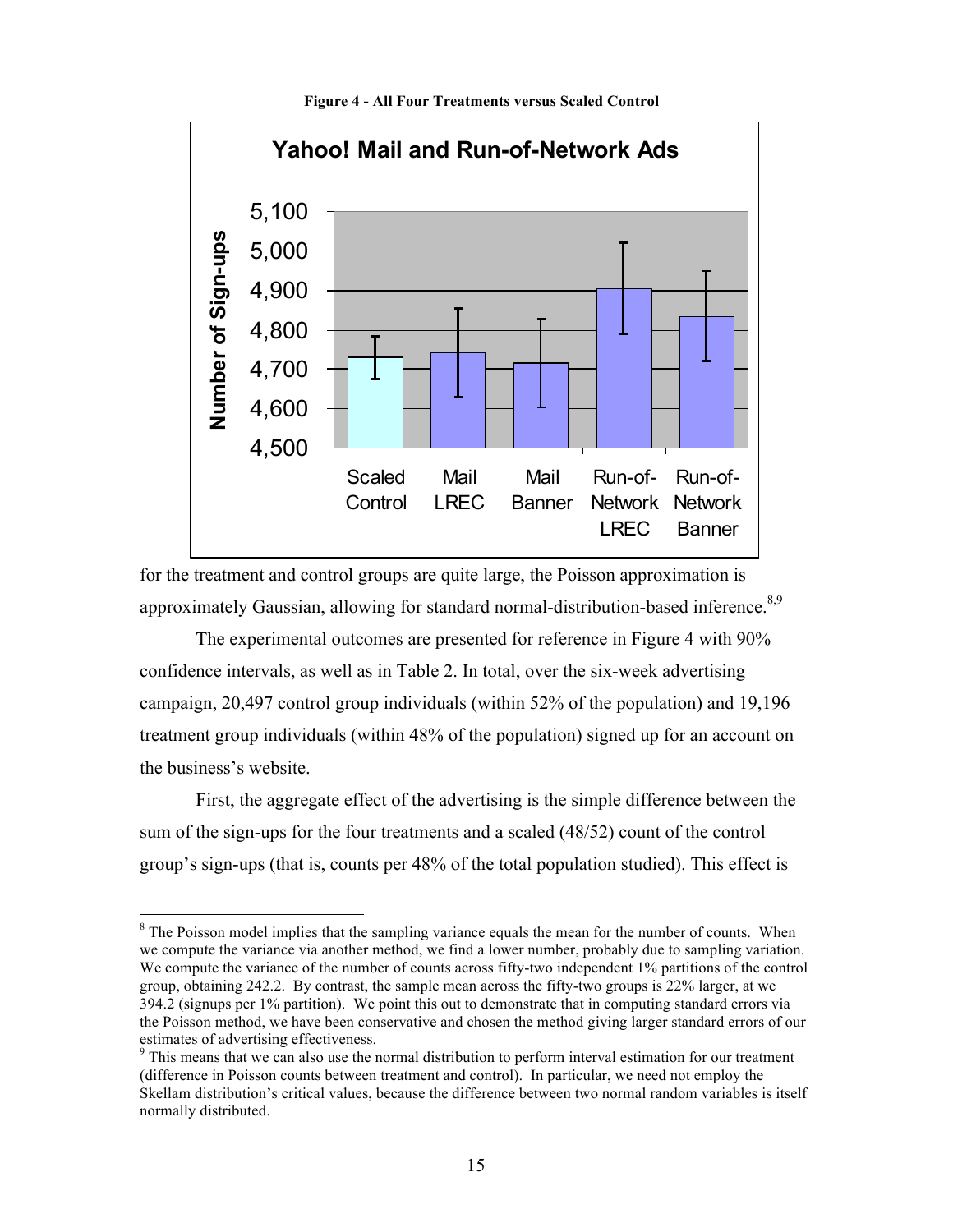estimated to be 275.7 (191.5), which is statistically significant at the 10% level ( $p=0.075$ , one-sided). The 90% confidence interval gives us a lower bound of 30 sign-ups due to the advertising. With a total of only 82 conversions coming from visitors that clicked on the ads, we see that non-clicking viewers must have accounted for at least 70% of the causal effects of the ads.

Second, we compare Yahoo! Mail versus Run-of-Network ad placements. We find that Yahoo! Mail ads had a very small estimated impact of -3.2 (117.6) sign-ups, while the Run-of-Network ads had a strong and statistically significant ( $p=0.01$ , onesided) effect of +278.8 (118.8) sign-ups. This strong effect indicates that the Run-of-Network ads performed much better than the Mail ads for this particular advertiser. A 90% confidence interval for the Yahoo! Run-of-Network ads puts the lower bound at 126.6 sign-ups. Because only 53 conversions came from clickers, we see once again that click-based attribution would miss the majority of the ad effect—the large effect from only viewing the display ads.

Third, we examine differences in the form factor of the ads (and their placement on the page). Both Yahoo! Mail ads performed similarly to each other, posting statistically insignificant effects of 11.9 and -15.1 for LREC and banner ads, respectively. While these point estimates are small, we note that their precision is low, with estimated standard errors of 76 sign-ups. While the 90% confidence intervals rule out extreme outcomes, they still include treatment effects as high as 100 sign-ups per 12% of the population. Both Yahoo! Run-of-Network ads performed well, with the LREC ads performing better than the banners, with estimates of 173.9 (77.4) and 104.9 (77.0), respectively. However, these estimated counts are not significantly different from one another. Once again, click-based conversion would grossly understate the effect of the display ads – using the lower bounds of the 90% confidence interval estimates, we find that the minimum amount of underestimate for the Run-of-Network campaigns would be 90% for LRECs and 66% for banners.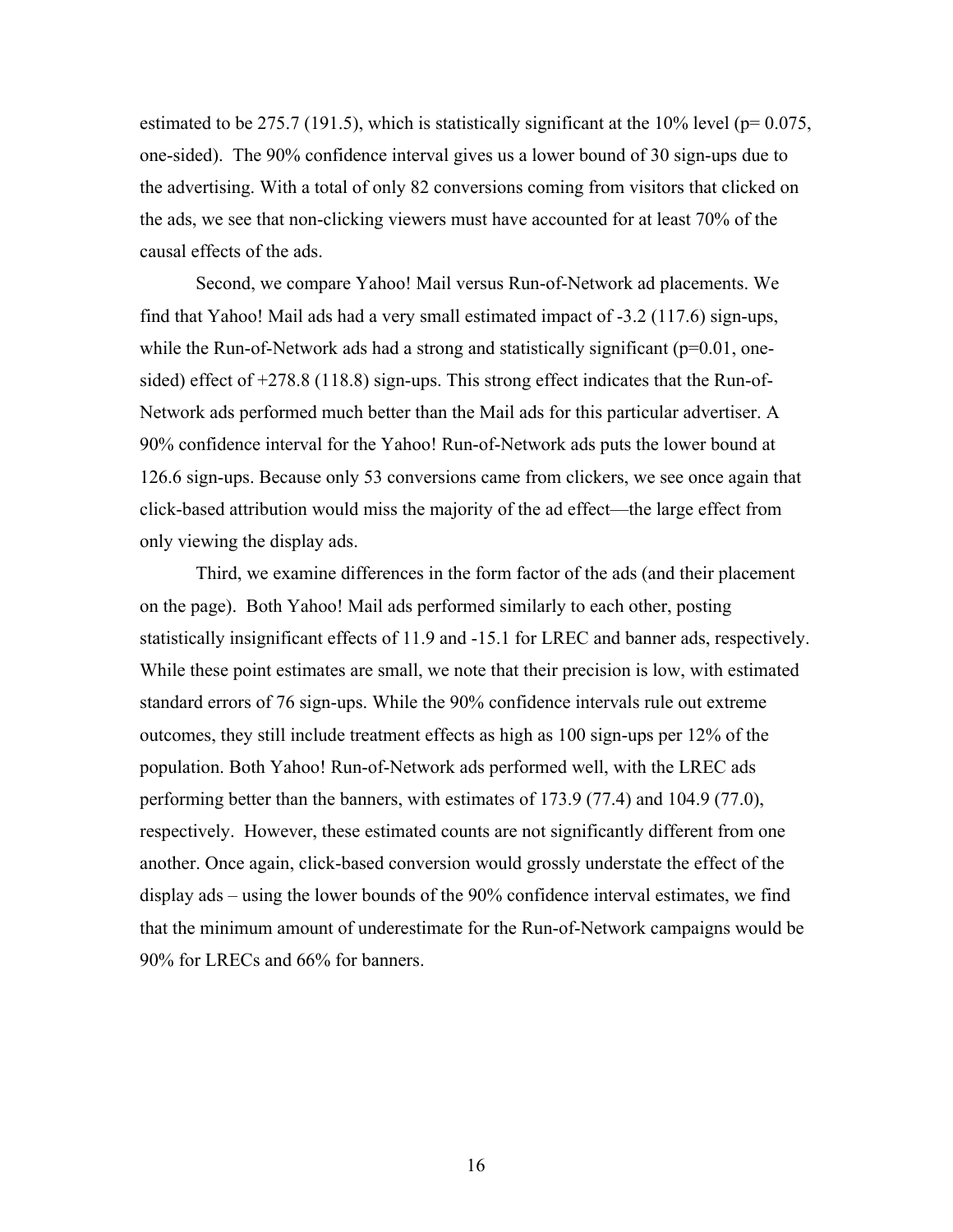|                                                                                                                                       | Control | Treatment                                  |                   |                                  |                  |  |  |  |
|---------------------------------------------------------------------------------------------------------------------------------------|---------|--------------------------------------------|-------------------|----------------------------------|------------------|--|--|--|
| Location                                                                                                                              |         | Yahoo! Mail                                |                   | Yahoo! Run-of-<br><b>Network</b> |                  |  |  |  |
| Media                                                                                                                                 |         | <b>LREC</b>                                | Banner            | <b>LREC</b>                      | Banner           |  |  |  |
| Fraction of Population                                                                                                                | 52%     | 12%                                        | 12%               | 12%                              | 12%              |  |  |  |
| Number of New Sign-ups                                                                                                                | 20,497  | 4,742                                      | 4,715             | 4,904                            | 4,835            |  |  |  |
| Expected Sign-ups (from Control)                                                                                                      |         | 4,730                                      | 4,730             | 4,730                            | 4,730            |  |  |  |
| Num. of Clicker Sign-ups                                                                                                              |         | 13                                         | 16                | 17                               | 36               |  |  |  |
| Total Ad Effect (Ads)                                                                                                                 |         | $275.7*$<br>(191.5)                        |                   |                                  |                  |  |  |  |
| Ad Effect (Location)                                                                                                                  |         | $278.8***$<br>$-3.2$<br>(117.6)<br>(118.8) |                   |                                  |                  |  |  |  |
| Ad Effect (Location x Media)                                                                                                          |         | 11.9<br>(76.4)                             | $-15.1$<br>(76.2) | $173.9**$<br>(77.4)              | 104.9*<br>(77.0) |  |  |  |
| Standard errors denoted by parentheses.<br>*, **, and *** Denotes significance at the one-sided 10%, 5%, and 1% levels, respectively. |         |                                            |                   |                                  |                  |  |  |  |

**Table 2 - All Sign-Up Results**

In summary, we find that Yahoo! Mail ads failed to produce a large enough effect to be statistically distinguishable from zero. However, the wide confidence intervals, with standard errors of 117.6 sign-ups, do not rule out economically significant numbers of sign-ups. By contrast, Yahoo! Run-of-Network ads outperformed the Yahoo! Mail ads for this advertiser, generating 278.8 new sign-ups for the 2.2 million individuals that were exposed to the ads, relative to an equivalently sized control-group baseline. The appropriate baseline amount is a bit subtle—the table above shows a scaled control baseline of 9,460 for all Yahoo! users, which looks like only a 2.9% increase in conversions—but this is not the relevant baseline since it includes conversions from the entire Yahoo! population rather than merely those exposed to the ad campaign. As we saw in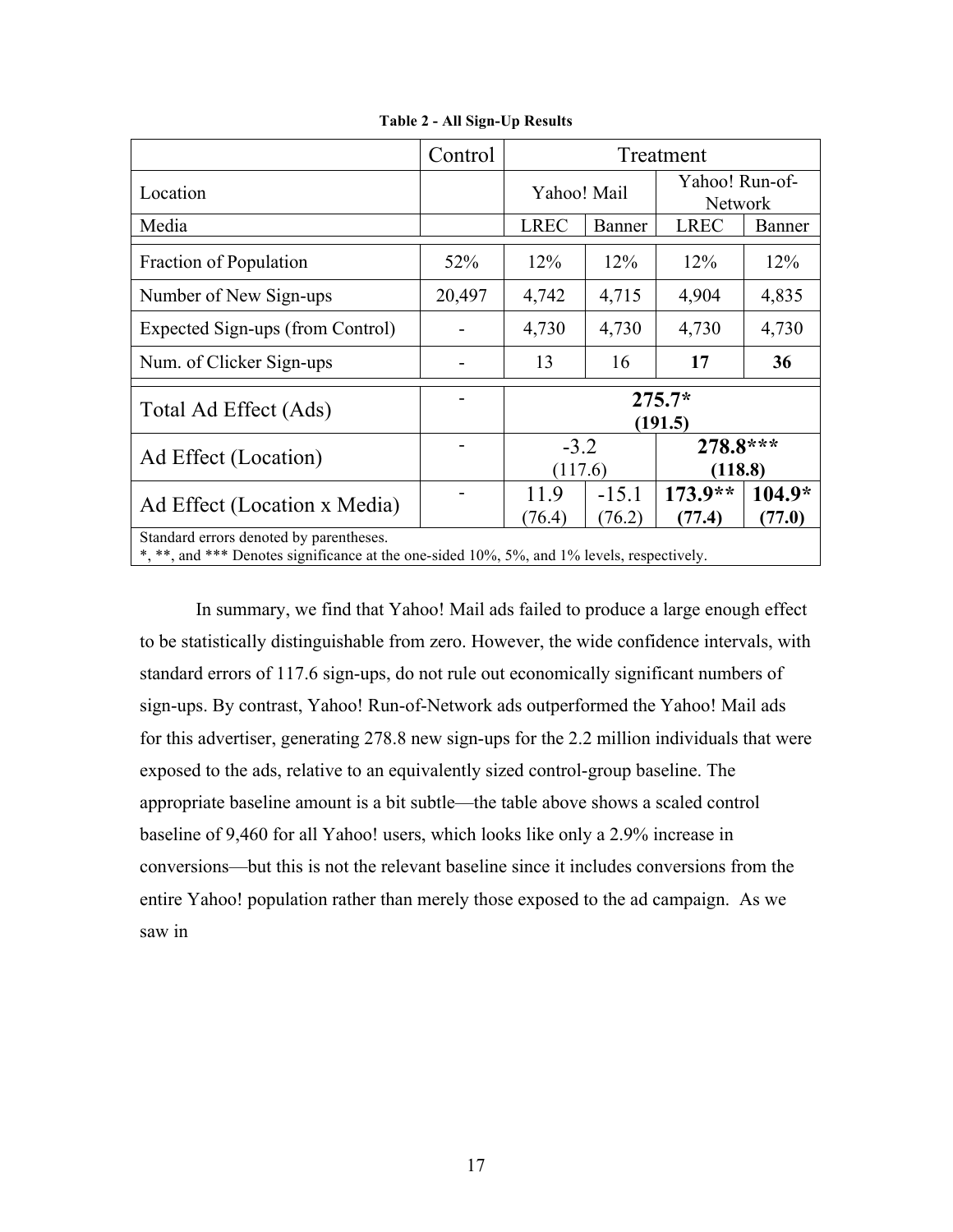Table 1, only 2,558 conversions came from those who saw the Run-of-Network ads. With the appropriate denominator in mind, we find a 13.9% increase in conversions among the LREC ad viewers and an 8.0% increase among the Banner ad viewers exposed to the two Run-of-Network treatments.

In order to consider the cost effectiveness of this advertising, we need some appropriate economic context, considering not just the estimated marginal effect of these ads on account sign-ups, but also the possible lifetime value of a newly acquired customer. While precise details about the advertiser's finances cannot be included without compromising the advertiser's anonymity, a back-of-the-envelope calculation (using financial statements to estimate the cash-flow benefit per year of the average customer) suggests that an average customer's value per year is on the order of 25% of the cost per new sign-up<sup>10</sup> expended by the advertiser. This rough calculation of estimated benefit ignores various complications, such as that new customers may be more or less valuable than the average customer, that new customers may not last multiple years with the service, and that ads might have long-run positive benefits, such as subsequent word-of-mouth referrals. Our calculation suggests that the advertiser would recoup the costs of these new-customer-acquisition ads within approximately four years. However, utilizing the knowledge gained by this experiment could halve that figure for future campaigns, by encouraging this advertiser to focus on Run-of-Network rather than Mail placements of these particular ad creatives. Furthermore, recognizing that Run-of-Network ads may include as many as 60% Mail ads, targeting the non-Mail Yahoo! subdomains might substantially improve the cost effectiveness of this particular online advertising campaign on Yahoo!

Our results show the potential for scientific experimentation to help advertisers improve their campaign targeting strategies. For example, looking only at the click statistics in Table 1 might have led the advertiser to believe that Mail Banner ads were more than twice as effective than Run-of-Network LRECs, since the clicker rates were more than twice as high. Looking instead at click-based conversions, the advertiser might have concluded that those two strategies were approximately equivalent in value.

 $10$  This calculation involves taking the point estimate for the number of incremental conversions, and dividing it by the actual cost expended by the advertiser on the ads in this experiment. The prices were entirely representative of other advertising campaigns with similar targeting at Yahoo!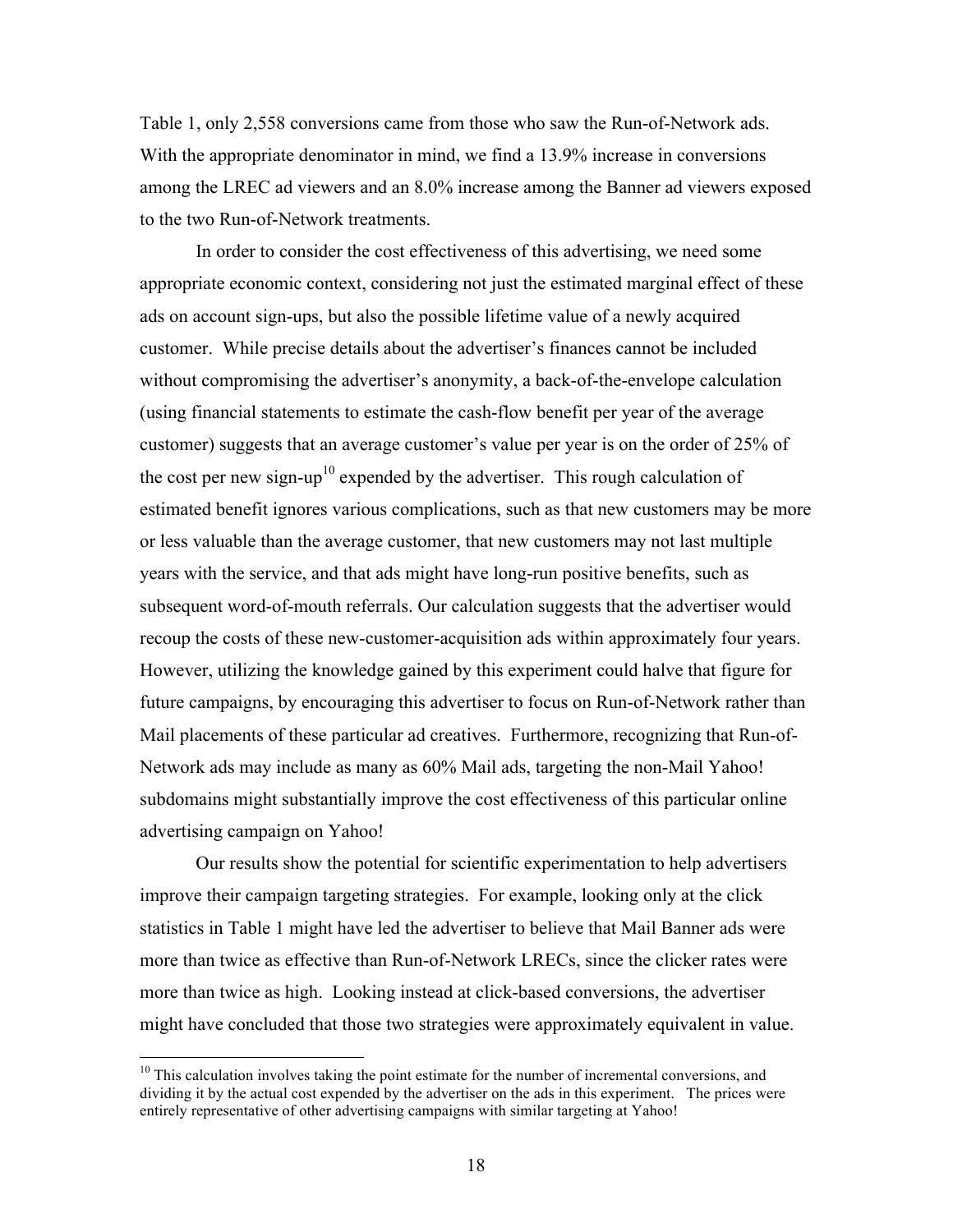But both of these standard methods for analyzing effectiveness would give the wrong answer. In fact, using an experiment to measure the true causal effects of the advertising, we reach the conclusion (tentatively, given wide confidence intervals) that the Run-of-Network LRECs outperformed the Mail banners. The experiment helps the advertiser to learn which targeting strategies are best able to find the users most likely to change their actual behavior as a result of the advertising.

## **V. Conclusion**

Using a controlled experiment, we demonstrate how different types of online advertising may have very different effects on generating new customers. Targeting, location, media, creative, frequency, and many other factors can influence a particular campaign's effectiveness. For the parameters granted to us in this experiment, we find that the increase in new customer sign-ups attributable to online display advertising for this online business is approximately 11% for users shown Yahoo! Run-of-Network advertisements. Because the estimates of the Yahoo! Mail ads are bounded from above by around 15%, and since Run-of-Network ads include some Mail ads, more effective targeting and advertising product choice have the potential to deliver even greater efficacy of the ads to this particular business.

We also demonstrate that attribution models not based on experimental data can easily misattribute the causes of online conversions. For one thing, standard click-based models can overstate the effect of advertising by "taking credit" for users who clicked but would have converted in the absence of the advertising anyway. For another, which turns out to be even more important in our setting, click-based attribution can understate the effect of advertising by ignoring the effects on the typical 99%+ of users who view but do not click on the ad. We find that this effect on viewers represents at least 70% of all the incremental conversions due to this advertiser's campaign on Yahoo!

Our future research will focus on improving the technology with which we run advertising experiments, making it possible for us to mark the control-group members who would have seen the ads (perhaps by deliberately running other ads in their place). This will allow us to remove the noise represented by the more than 90% of users whose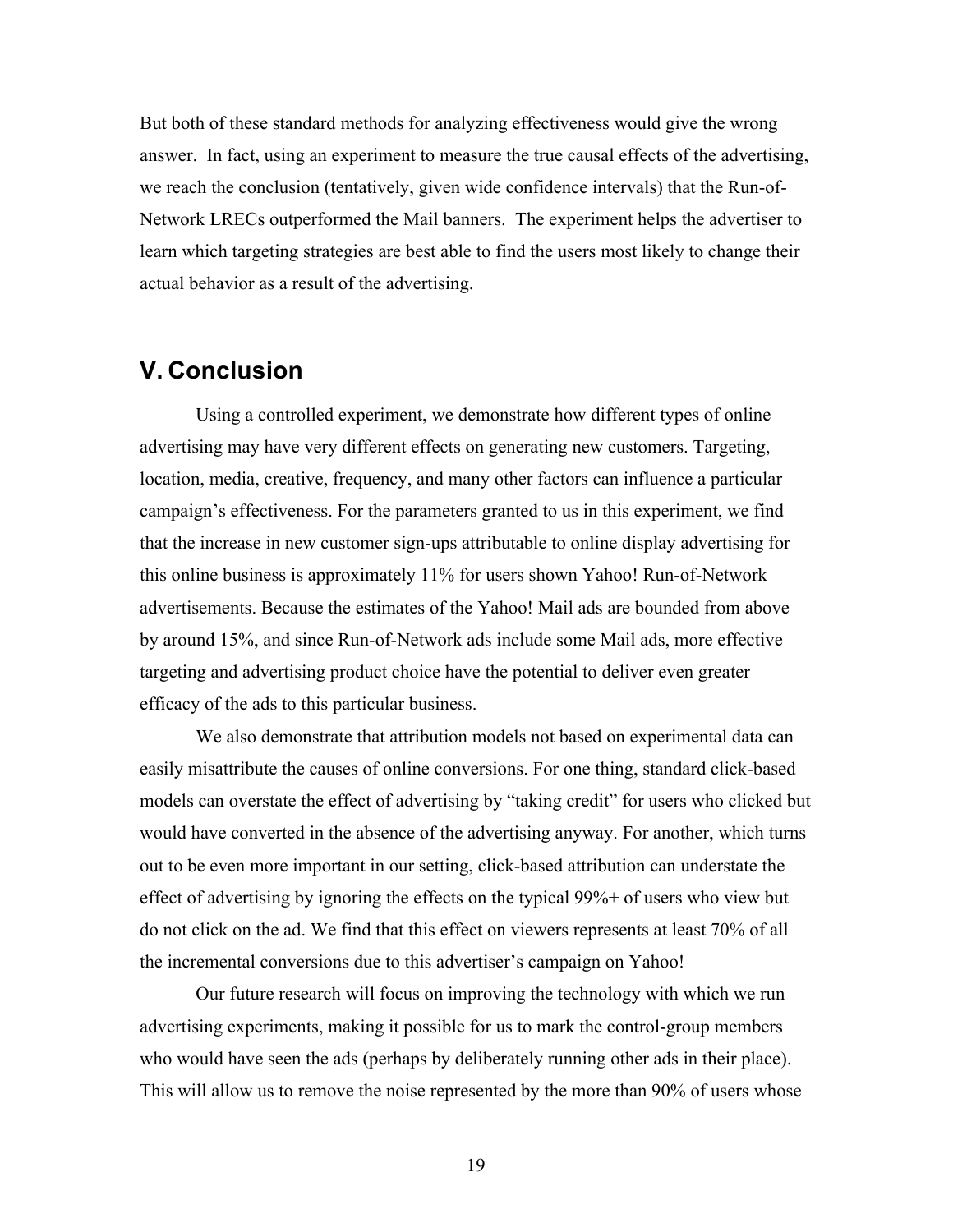conversion data could not possibly have been influenced by the advertising and should allow us to shrink our standard errors considerably. Future research will focus on identifying and understanding underlying causes of the difference in performance.

We find that the impact of these ads on the 3.7 million viewers reached was realized on as few as 300 individuals. Because the advertising only influenced 0.01% of those exposed to the ads, potentially four orders of magnitude remain to improve the targeting in order to only deliver the ads to those who will be influenced. Rather than targeting the "core demographic" of customers who purchase the most, advertisers can use randomized experiments to obtain precise measurements and identify the different ad products that are most cost-effective and reach the subpopulations that respond the most.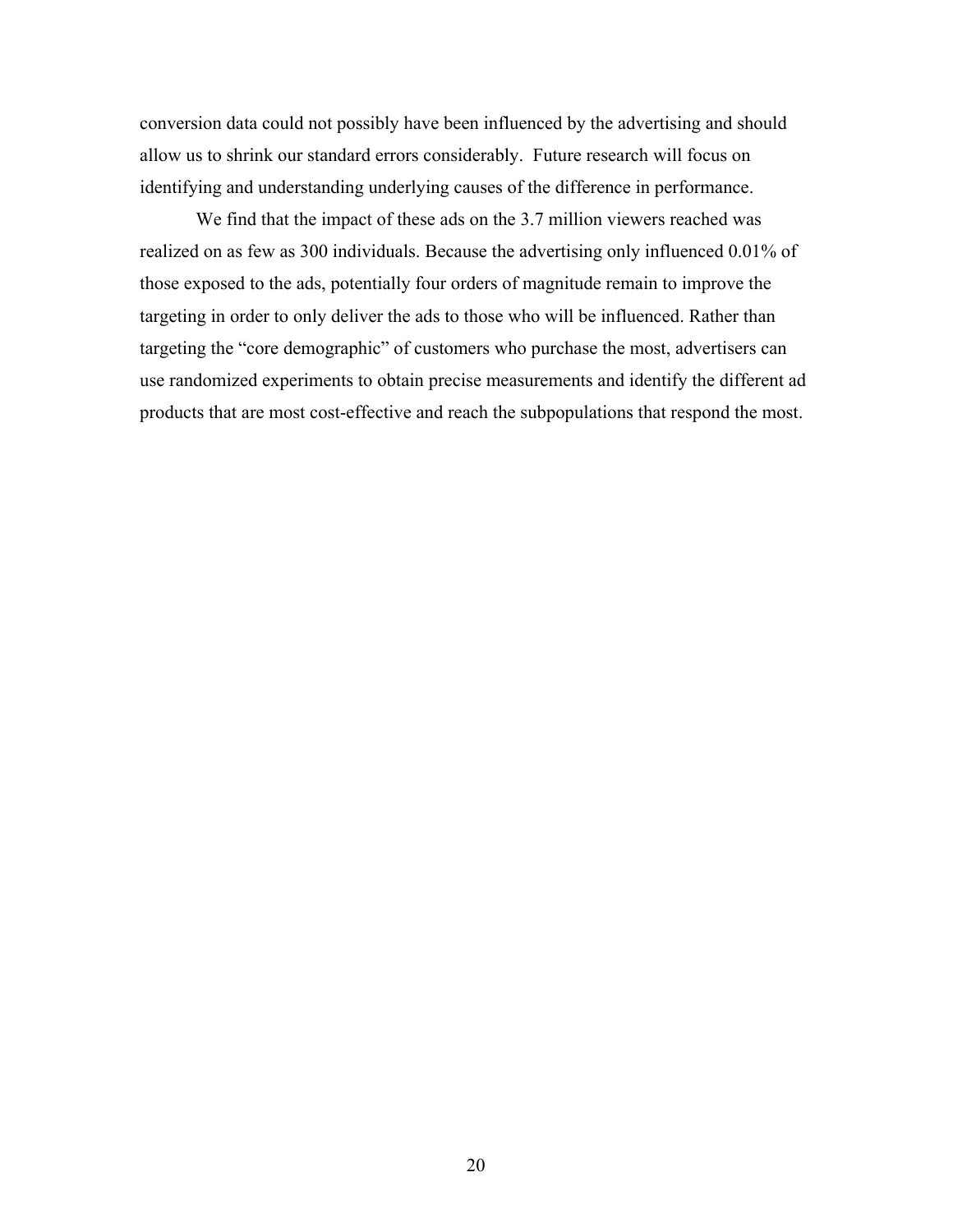### **References**

- Abraham, M. and L. M. Lodish. "Getting the Most out of Advertising and Promotion." *Harvard Business Review*, May-June 1990, pp. 50-60.
- Ackerberg, Daniel. "Empirically Distinguishing Informative and Prestige Effects of Advertising." *RAND Journal of Economics*, vol. 32, no. 2, Summer 2001, pp. 316- 333.
- Ackerberg, Daniel. "Advertising, Learning, and Consumer Choice in Experience-Good Markets: An Empirical Examination." *International Economic Review*, vol. 44, no. 3, August 2003, pp. 1007-1040.
- Anderson, E., Y. Hu, E. Brynjolfsson, and D. Simester. "Dynamics of Retail Advertising: Evidence from a Field Experiment." *Economic Inquiry*, vol. 47, no. 3, July 2009, pp. 482-499.
- Anderson, Eric T. and Duncan I. Simester, 2003. "Effects of \$9 Price Endings on Retail Sales: Evidence from Field Experiments," *Quantitative Marketing and Economics*, vol. 1, no. 1, March 2003, pp. 93-110.
- Bertrand, M., D. Karlan, S. Mullainathan, E. Shafir, and J. Zinman, 2009. "What's Psychology Worth? A Field Experiment in the Consumer Credit Market," Yale University Economic Growth Center Working Paper No. 918, 2009. http://papers.ssrn.com/sol3/papers.cfm?abstract\_id=770389
- Chiou, Lesley and Catherine Tucker. 2010. "How does Pharmaceutical Advertising affect Consumer Search? Working paper, MIT Sloan School of Management, <http://editorialexpress.com/cgibin/conference/download.cgi?db\_name=IIOC2010&paper\_id=514>.
- comScore, 2008. "comScore Media Metrix Ranks Top 50 U.S. Web Properties For December 2008." <http://www.comscore.com/press/release.asp?press=2685>.
- Danaher, P.J. and G.W. Mullarkey. "Factors Affecting Online Advertising Recall: A Study of Students," *Journal of Advertising Research*, September 2003, p.252-267.
- Dorfman, R. and Steiner, P. O. "Optimal Advertising and Optimal Quantity," *American Economic Review*, Vol. 44 (March 1954), pp. 826-836.
- Eastlack, J. O. and A. G. Rao. "Advertising Experiments at the Campbell Soup Company," *Marketing Science*, 8(1) (Winter, 1989), pp. 57-71.
- Hu, Y., L. M. Lodish, and A. M. Krieger. "An Analysis of Real World TV Advertising Tests: a 15-Year Update." *Journal of Advertising Research*, vol. 47, no. 3, September 2007, pp. 341-353.
- Lewis, R. 2010. "Where's the 'Wear-Out'?: Online Display Ads and the Impact of Frequency," Yahoo! Research working paper.
- Lewis, R. and D. Reiley, 2011a. "Advertising Especially Influences Older Users: A Yahoo! Experiment Measuring Retail Sales," Yahoo! Research working paper.